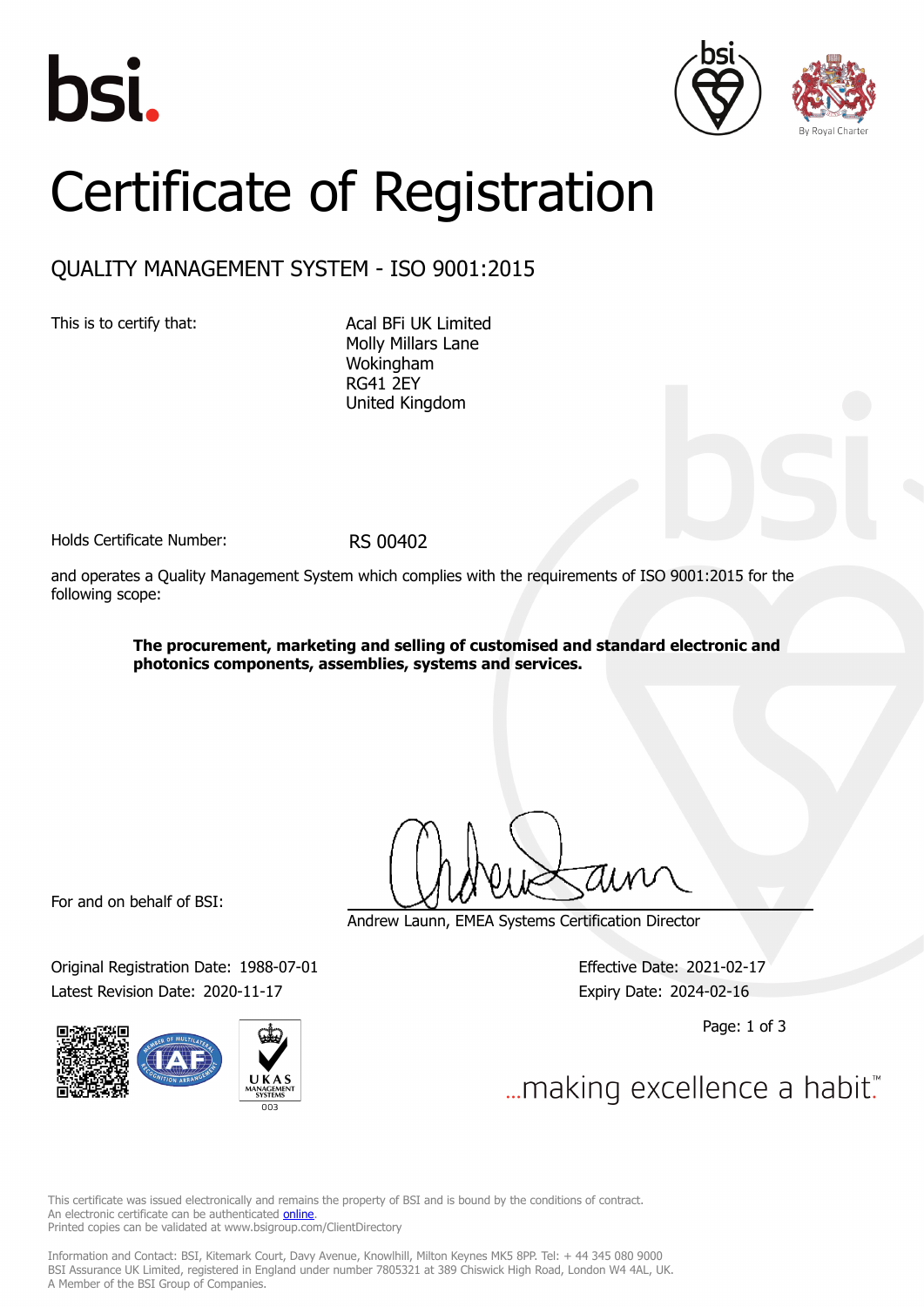#### Certificate No: RS 00402

Location **Exercise 2018 Registered Activities** 

| Acal BFI UK Limited<br>Suite 109, Challenge House<br>Sherwood Drive<br><b>Bletchley</b><br>Milton Keynes<br>MK3 6DP<br>United Kingdom | The sales, marketing and procurement of lasers, fibre optic<br>products, opto-electronics, RF and microwave, interconnect<br>passive electromechanical (IPE) components, optical parts<br>and instruments, advanced test equipment, detectors and<br>related high technology products, apparatus and systems.                                             |
|---------------------------------------------------------------------------------------------------------------------------------------|-----------------------------------------------------------------------------------------------------------------------------------------------------------------------------------------------------------------------------------------------------------------------------------------------------------------------------------------------------------|
| Acal BFi Nordic AB/ Sweden<br>Fålhagsleden 59<br>Uppsala<br>SE-753 23<br>Sweden                                                       | Sales, marketing, technical support of passive and active<br>electronic components, FPGA devices to customer<br>specification, electro-mechanical components, power modules<br>and ferrite's, embedded boards/systems/display, RF and<br>microwave components and subsystems, imaging products,<br>optic fibre/laser/detector/components and instruments. |
| Acal BFi UK Limited<br>Unit 1<br>Willoughby Road<br><b>Bracknell</b><br><b>RG12 8FB</b><br>United Kingdom                             | Stockholding and distribution of electronic, electrical and<br>electro-mechanical components on behalf of Acal BFi<br>operating companies.                                                                                                                                                                                                                |
| Acal BFi UK Limited<br>Molly Millars Lane<br>Wokingham<br><b>RG41 2EY</b><br>United Kingdom                                           | The procurement, marketing and selling of customised and<br>standard electronic and photonics components, assemblies,<br>systems and services.                                                                                                                                                                                                            |
| Acal BFi Belgium<br>Lozenberg 4<br>Zaventem<br>B-1932<br>Belgium                                                                      | Distribution of electronic and electromechanical components,<br>power supplies and embedded systems. Test & Measurement<br>equipment and data acquisition. Laser, optical components,<br>optical test instruments, high definition, Infra Red cameras<br>and imaging products.                                                                            |
| Acal BFi Netherlands BV<br>Luchthavenweg 53<br>Eindhoven<br>5657 EA<br>The Netherlands                                                | Supply of electronic, electrical, electro-mechanical<br>components and customised heater assemblies. Supply of<br>embedded boards and systems including pre and post sales<br>design and support. Supply of FPGA devices to customer<br>specifications.                                                                                                   |
| Acal BFi Nordic AB/Finland<br>Teknobulevardi 3-5<br>Vantaa<br>FI-01530<br>Finland                                                     | Distribution of electronic, electrical and electro-mechanical<br>components. Supply of embedded boards and systems<br>including pre and post sales support. Supply of FPGA devices<br>to customer specifications.                                                                                                                                         |

### Original Registration Date: 1988-07-01 Effective Date: 2021-02-17 Latest Revision Date: 2020-11-17 Expiry Date: 2024-02-16

Page: 2 of 3

This certificate was issued electronically and remains the property of BSI and is bound by the conditions of contract. An electronic certificate can be authenticated **[online](https://pgplus.bsigroup.com/CertificateValidation/CertificateValidator.aspx?CertificateNumber=RS+00402&ReIssueDate=17%2f11%2f2020&Template=uk)**. Printed copies can be validated at www.bsigroup.com/ClientDirectory

Information and Contact: BSI, Kitemark Court, Davy Avenue, Knowlhill, Milton Keynes MK5 8PP. Tel: + 44 345 080 9000 BSI Assurance UK Limited, registered in England under number 7805321 at 389 Chiswick High Road, London W4 4AL, UK. A Member of the BSI Group of Companies.